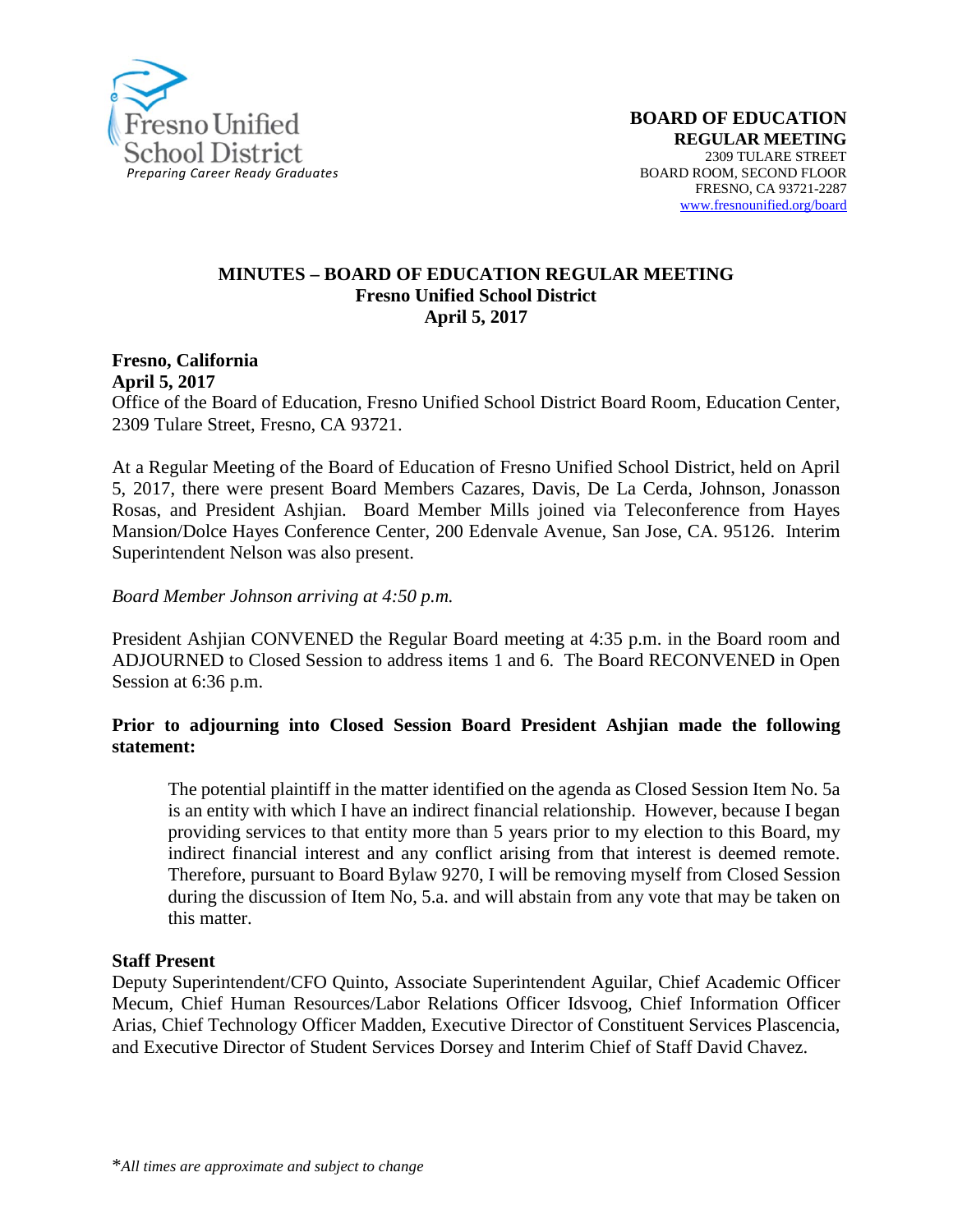### **Reporting Out of Closed Session**

- By a vote of 7-0-0-0, the Board took action to promote Kimberly Collins, Administrator, Human Resources/Labor Relations.
- By a vote of 7-0-0-0, the Board took action on a Workers' Compensation settlement, Nam Vo, Case Number 214-0370, 2013-0864.

### **PLEDGE OF ALLEGIANCE**

Gabby Martinez, a parent that has had a positive impact at Starr Elementary led the flag salute.

### **APPROVE Minutes**

**APPROVED as recommended,** the draft minutes for the February 15, 2017 Special Board Meeting. Member Cazares moved for approval, seconded by Member Davis, which carried a roll call vote of 7-0-0-0, as follows: AYES: Board Members: Cazares, Davis, De La Cerda, Johnson, Jonasson Rosas, Mills and President Ashjian.

### **RECOGNIZE 10th Annual Middle School Tournament of Technology**

The Board of Education recognized the  $10<sup>th</sup>$  Annual Middle School Tournament of Technology which was held Saturday, April 1<sup>st</sup> at Gaston Middle School.

### **HEAR Reports from Student Board Representatives**

Students Lizet Carillo and Irene Garcia from Duncan Polytechnical High School provided a report to the Board of Education, sharing details of their SAB meeting and thanked Board Member De la Cerda for attending and answering students' questions. They also thanked the entire Fresno Unified School Board for allowing students to be a part of the California Association of Student Leaders Convention where they were inspired to lead and advocate for more student participation on campuses. The students shared some of the ongoing events and accomplishments happening at Duncan including the Academic Decathlon team winning first in its division, the new Workwear Wednesdays where students come to school once a week in professional attire and expanded CTE programs coming as part of Measure X. In addition, students from Tioga Middle School shared their academic and career goals, as well as what they love about attending Tioga.

### **HEAR Report from Superintendent**

- A reminder that spring break starts Monday, April 11 with classes resuming on Tuesday, April 18. Nelson encouraged district families and staff to relax, reenergize and spend time with family and friends as the weeks following break would be busy.
- Interim superintendent spoke of the  $10<sup>th</sup>$  Annual Tournament of Technology and thanked Kurt Madden, the IT Team and district staff who spent months preparing. It was student learning at its best as teams competed in a number of categories including creating websites, building robots, video games, videos and 3D cars among others.
- Parent University held its spring parent recognition ceremony celebrating 520 parents. These parents, committed to supporting their student's academic achievement, have been engaged in adult learning opportunities including modules around Local Control Funding Formula, transition to middle school and high school, Science, Technology, Engineering and Mathematics as well as a residents academy with the Fresno Police Department, among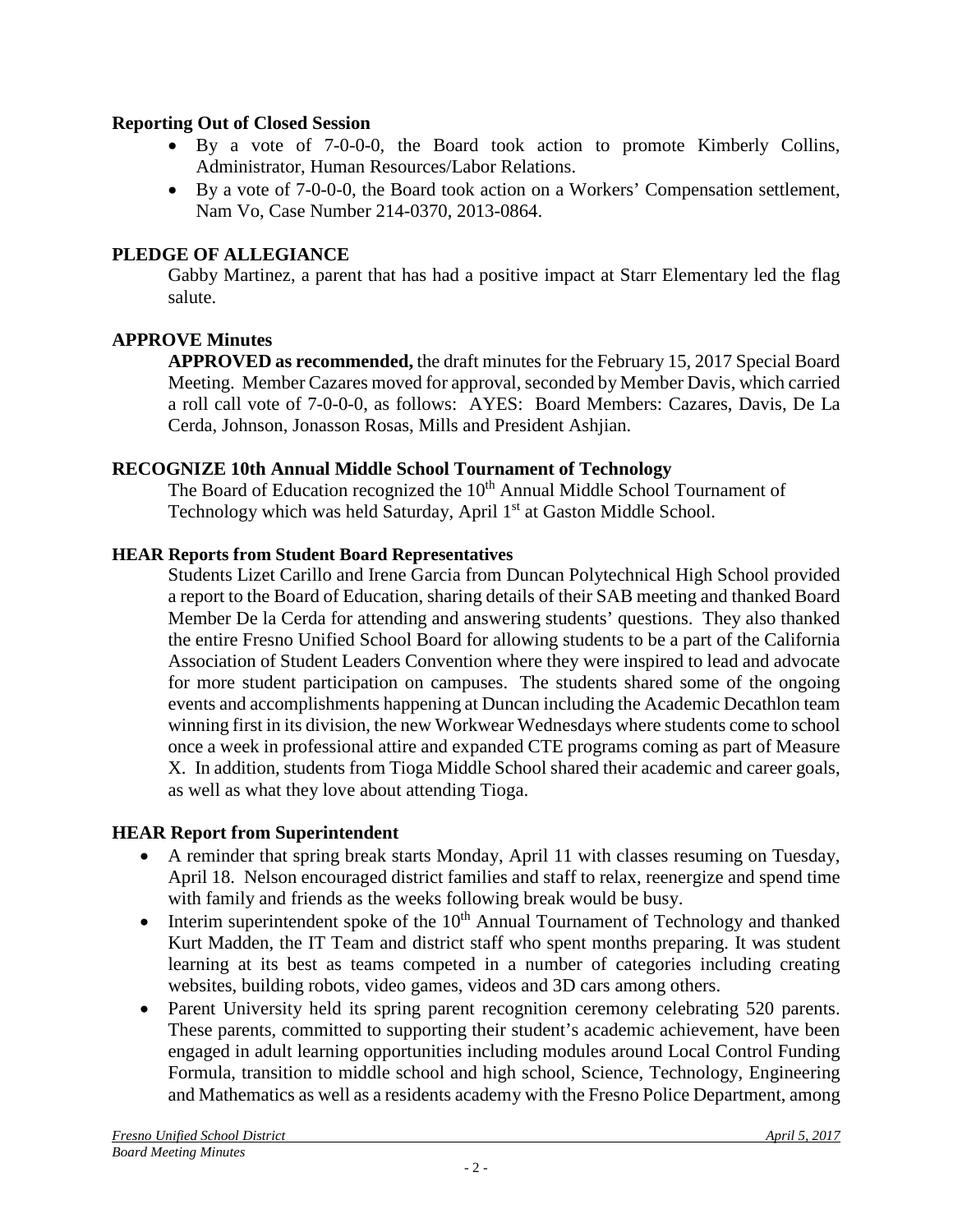other modules. Nelson thanked Zuleika Murillo and the entire Parent University team for their tremendous outreach in providing district parents the necessary tools to best support their children.

• Nelson previewed some of the strategic budgets preparation from the Department of Prevention and Intervention (DPI) noting that the department oversees, implements and supports Restorative Practices (RP). RP is practiced at four of our comprehensive high school regions- McLane, Sunnyside, Edison and Fresno High. While the success around Restorative Practice is growing, many in our community still struggle at times to understand its primary focus and goals. Nelson shared a [video](https://vimeo.com/209293641) that spoke to the core principles of Restorative Practices.

On a motion by Member De La Cerda, seconded by Member Davis, the consent agenda, exclusive of agenda items: A-3, A-4, A-6 and A-7 which were pulled for further discussion, was approved on a roll call vote of 9-0-0-0 as follows: AYES: Student Board Member Riar and McCoy, Board Members: Cazares, Davis, De La Cerda, Johnson, Jonasson Rosas, Mills and President Ashjian.

# **A. CONSENT AGENDA**

# **A-1, APPROVE Personnel List**

**APPROVED as recommended,** the Personnel List, Appendix A, as submitted.

**A-2, ADOPT Findings of Fact and Recommendations of District Administrative Board ADOPTED as recommended,** the Findings of Fact and Recommendations of District Administrative Panels resulting from hearings on expulsion and readmittance cases conducted during the period since the March 22, 2017, Regular Board meeting.

# **A-3, APPROVE Budget Revision No. 3 for Fiscal Year 2016/17**

**APPROVED as recommended,** Budget Revision No. 3 for fiscal year 2016/17. Periodic updates to the district's budget are presented to the Board of Education for approval. Budget Revision No. 3 includes adjustments for updated information and necessary adjustments to support the acceptance of various grant awards.

For the record, comments/questions were made regarding where the safety assistants will be housed and specifically will one be at Addams, when will they be placed in their positions, will we be waiting till August, where will the additional revenues be allocated, suggestion on backup material and how it is presented, how will the ½ day assistants work their shifts, how were the safety assistants locations be selected, suggestion on how we select locations and not use only one variable, the number should be increased for Safety Assistants and one should be placed at each of our comprehensive high schools, would like to see data on how sites were selected, cost of the 7 assistants for a year, confirmation that there is a need to add more safety assistants, how long does it take to hire a safety assistant, once hired could we move them, where are our safety assistants located. Interim Superintendent Nelson, Deputy Superintendent/CFO Quinto, Chief Human Resources/Labor Relations Idsvoog, and Manager Armand Chavez, were able to provide clarification. Member De La Cerda moved for approval amending the motion to add 8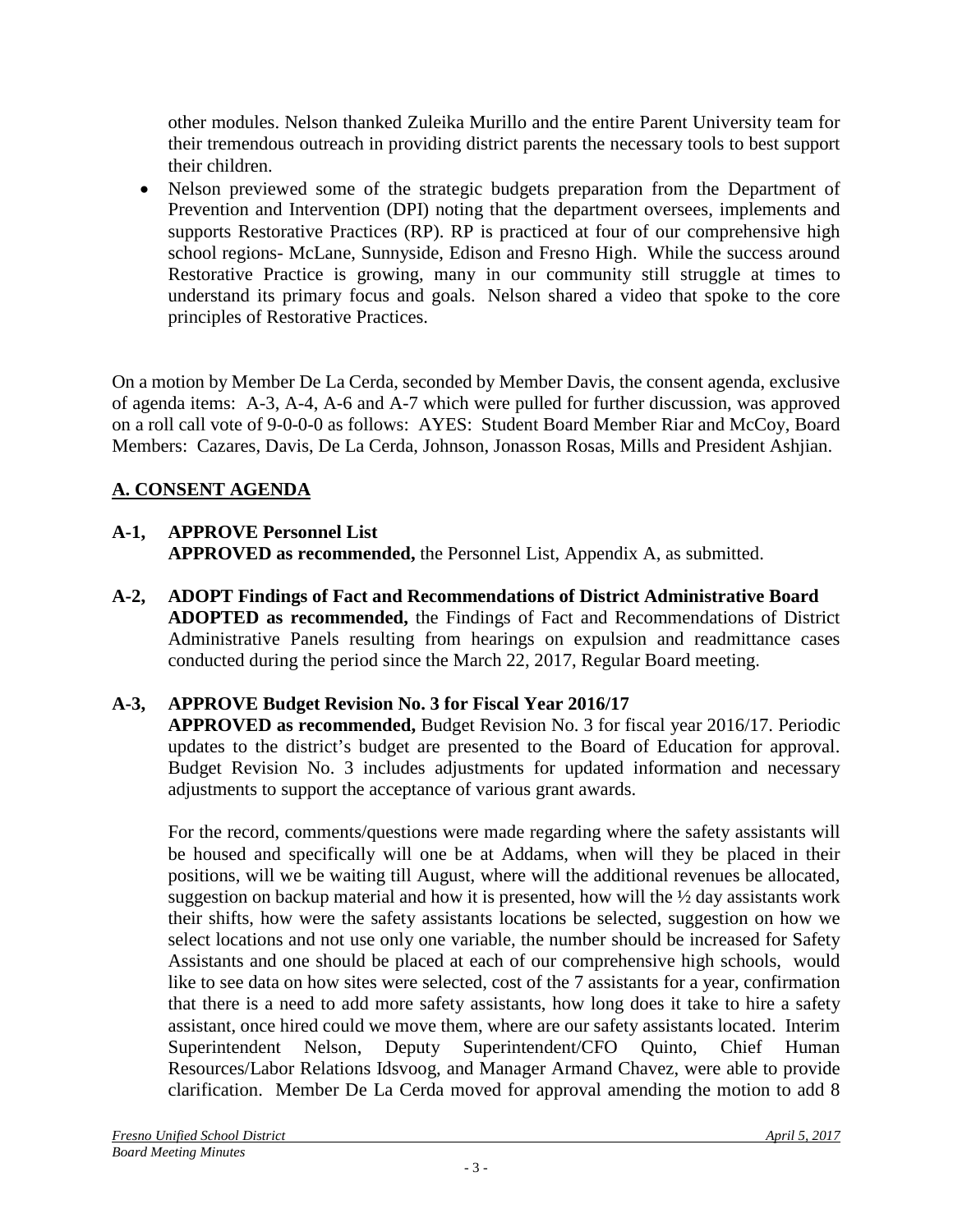safety assistants instead of 7, with the additional safety assistant going to Addams Elementary, seconded by Member Cazares, which carried a 7-0-0-0 on roll call vote as follows: AYES: Board Members: Cazares, Davis, De La Cerda, Johnson, Jonasson Rosas, Mills, and President Ashjian.

# **A-4, APPROVE Agreement to Pilot the Central California Baseball Academy (GLOVE Mentoring Program)**

**APPROVED as recommended,** an agreement to Pilot the Central Valley Baseball Academy (GLOVE Mentoring Program), which provides comprehensive after school mentoring services to middle and high school students. The after-school mentoring program pilot, The GLOVE (Grades, Life opportunity, Values and Encouragement), will include group and one-on-one mentoring, youth sports, and community service learning opportunities. The pilot program aims to teach students conflict resolution, behavior management, and leadership skills with a goal of reducing behaviors that lead to suspension and improving academic performance.

For the record, comments/questions were made noting the importance of mentoring programs and after-school programs, is this program ready to go immediately, what are the expected outcomes for this program, what other school districts have this program, is 125 students to many to go through the program, support of the program, and support of Mr. Frazier, the importance of Fresno Unified to work with the community, after the pilot is complete will you come back to the board to present the results, . Executive Director Ambra Dorsey, and Terrance Frazier, were able to provide clarification. Member Johnson moved for approval, seconded by Member De La Cerda, which carried a 7-0-0-0 roll call vote as follows: AYES: Board Members: Cazares, Davis, De La Cerda, Johnson, Jonasson Rosas, Mills, and Board President Ashjian.

# **A-5, DENY Claim #16-0912-0422**

**DENIED as recommended,** a Claim for Damages by Jose Mendoza, case #16-0912- 0422.

### **A-6, DENY Claim#17-0228-0034 DENIED as recommended,** a Claim for Damages by a Minor, case #17-0228-0034.

For the record, there were no comments/questions. Member Davis moved for approval, seconded by Member De La Cerda, which carried a 6-0-1-0 roll call vote as follows: AYES: Board Members: Cazares, Davis, De La Cerda, Johnson, Jonasson Rosas, and Mills. ABSTENTIONS: Board President Ashjian.

# **A-7, RATIFY Grant Application to the City of Fresno for the 2017/18 Community Development Block Grant**

**RATIFIED as recommended,** a grant application to the City of Fresno for the 2017/18 Community Development Block Grant (CDBG) program. Fresno Adult School (FAS) applied to the CDBG program to support one year of the United States Citizenship and Integration program at FAS established through a federal grant ending this year. FAS has requested \$125,000 for one year of 2017/18 CDBG program funds.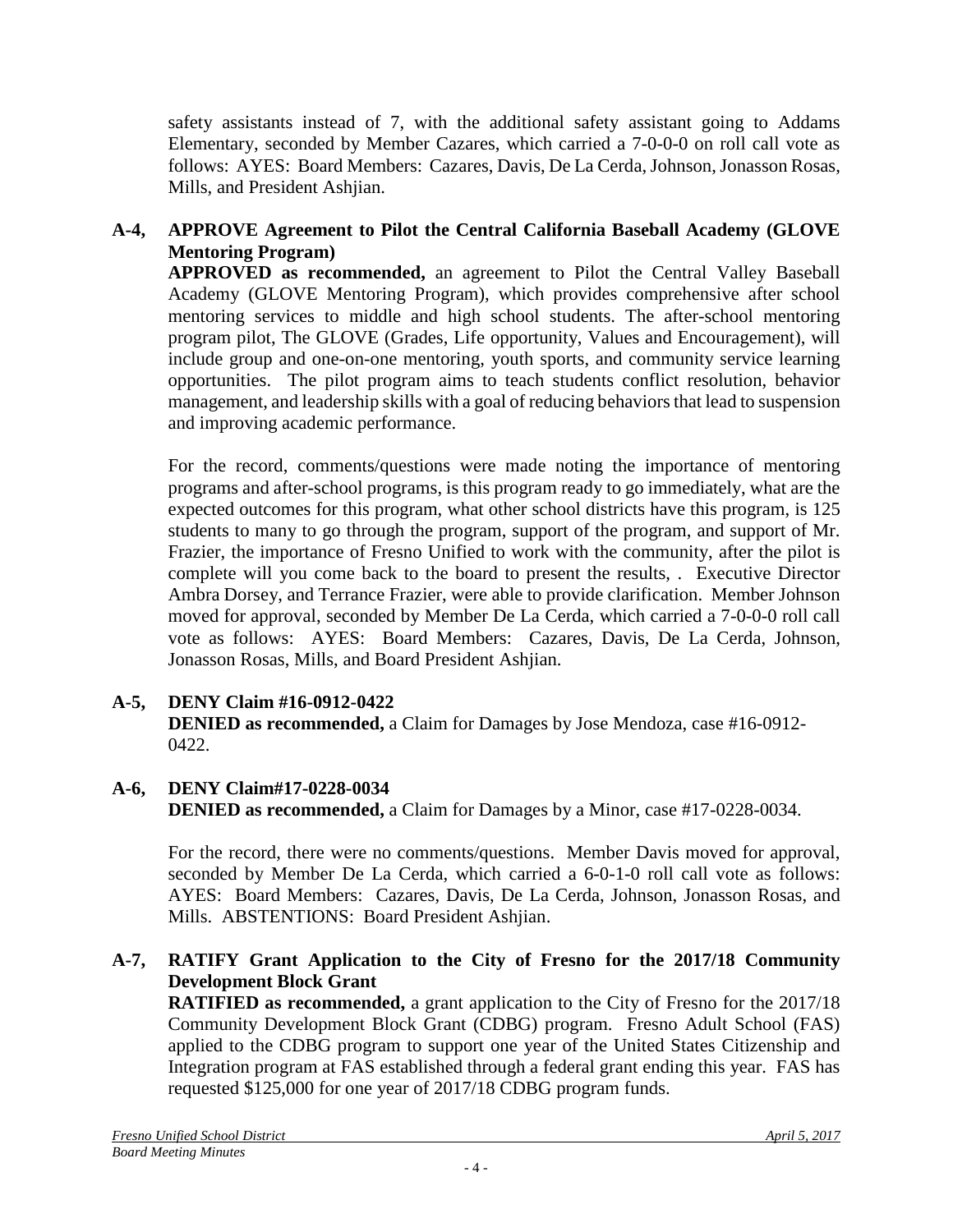For the record, comments/questions were made noting the reason for applying for the Community Development Block Grant because our other funding has stopped, what is the total program cost, if we were not able to get the funding what would be the fate of the program, where would be get the additional funding from, when did our previous funding stop, mention of the importance of someone from the dais being at the City Council hearing when they adopt, do you know how it ranked when voted on. Principal Raine Bumatay, was able to provide clarification. Member Jonasson Rosas moved for approval, seconded by Member Davis, which carried a 7-0-0-0 roll call vote as follows: AYES: Board Members: Cazares, Davis, De La Cerda, Johnson, Jonasson Rosas, and Mills. ABSTENTIONS: Board President Ashjian.

# **END OF CONSENT AGENDA**

### **UNSCHEDULED ORAL COMMUNICATIONS**

There were no speakers for this portion of the agenda.

# **B. CONFERENCE/DISCUSSION AGENDA**

**Agenda Item B-8, Present and Discuss the 2017/18 Strategic Budget Development** The Governor released the proposed State budget for 2017/18 on January 10, 2017. The Board of Education has discussed the Governor's proposal and the potential impacts on Fresno Unified, as well as the strategic budget development process, at the following Board of Education meetings:

- January 25, 2017 March 8, 2017
	-
- February 8, 2017 March 22, 2017
- February 22, 2017

Staff and the Board will continued budget development discussions.

Presentation by Deputy Superintendent/CFO, Ruth F. Quinto and staff

An opportunity was provided to hear questions/concerns from members of the Board and staff was available to respond.

For the record, comments/questions were made regarding the following:

**English Learners** – clarification of newcomer English Support and who falls into that category, which 3 sites will be receiving the expansion of support, do we help teachers receive their bilingual certification, what other school sites are in the works to receive a dual immersion program, would Lane and Jackson Elementary we suitable to the 2017/18 school year, potentially would we add them to the 2018/19 school year, are the proposed 4 additional bilingual teachers new teachers or teachers who will transfer, can the facilities modifications come the bond or are we looking at General Fund money, given our desire to have more dual immersion programs what is our thought process in keeping Bilingual Education vs. transitioning those classes into dual immersion, want to make sure we are constantly review bilingual options, in completely the pathway all the way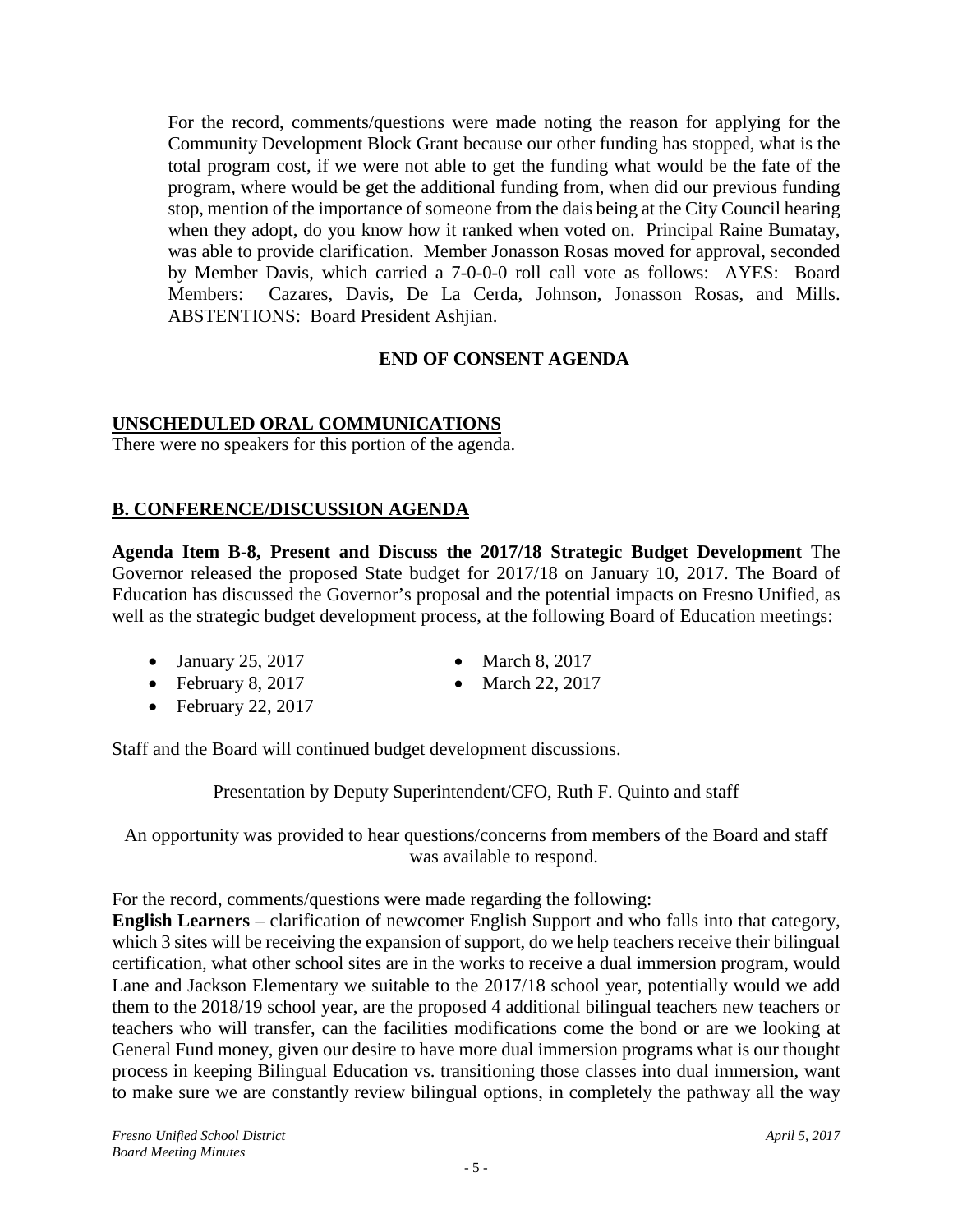through high school I want to make sure we are looking at McLane High School, when will the classes begin at McLane, recommendation for moving forward with Burroughs, regarding the comments made about recruiting students from around the district to attend a Wawona Dual Immersion program is the proposal to make Wawona a district magnet, is the proposal to have Wawona a K-8 Dual Immersion program, will 4 teachers be enough, will we be displacing any teachers from Wawona, is the goal still to put a dual immersion program in each region before we put multiple programs in a region, would like to see an updated cost for Wawona reflecting the long term implementation, if we do this in other regions we need to have an accurate cost analysis, what will the facility modifications look like, will the whole K-6 proposal fit where you mentioned, what does New Comer Support look like for our Syrian students, and thanked staff for listening to the Board and parents in moving quickly to get Wawona moving.

**Prevention and Intervention** – When you mentioned high schools are you including Cambridge, a recommendation to have a full FTE at Cambridge, how will our teachers be able to see the tracking of the social workers, what is the benefit for the teachers to see the tracking, is there training for our teachers, is there a cost savings, will you take into consideration your carry over budget from this year into the next, does the cost for staff include on-going money, is there consideration to expand the Phoenix program, are there times when staff is being told there is no room, confirmation that administration is working with staff on the Suicide Prevention and Education policy for Fresno Unified, what to make sure that our school psychologists and not social workers will be training our administration and teachers, confirmation that administration, psychologists, counselors and social workers are working together, Fresno Unified and our school psychologist need to get a handle on supporting our LGBT students and not just doing assessments, support the addition of school psychologist not just at the high schools but at all schools, clarification of the reprioritization of funds, questions regarding the use of Teachers on Special Assignments (TSA), and questions/clarification regarding the different types of school psychologist and social workers.

**Research, Evaluation and Assessment** – For the record no questions or comments were made.

**Equity and Access** – what are we doing to address those students who are having to go through remediation, how far does that drill down in high school, would like the board to receive the disaggregated data.

**Adult Education** – What are the basic hours of the Adult Education program at Manchester, are we offering Rosetta Stone, how can we provide more of these classes at school sites, how many levels do we offer for English as a second language, and do we offer TOEFL exams or could we. **LCAP** - For the record no questions or comments were made.

Ruth F. Quinto, Kim Mecum, Maria Maldonado, Jorge Aguilar, Brian Beck, Ambra Dorsey, Yolanda Jimenez Ruiz, Tammy Townsend and Raine Bumatay were able to provide clarification. No action is required on this item.

### *Board Member Cazares exited the Board meeting at 10:15 p.m*.

Member De La Cerda moved to extend the board meeting for 30 minutes, seconded by Member Jonasson Rosas, which carried a 6-0-0-1 on a roll call vote as follows: AYES: Board Members: Davis, De La Cerda, Johnson, Jonasson Rosas, Mills and Board President Ashjian. ABSENT: Board Member Cazares.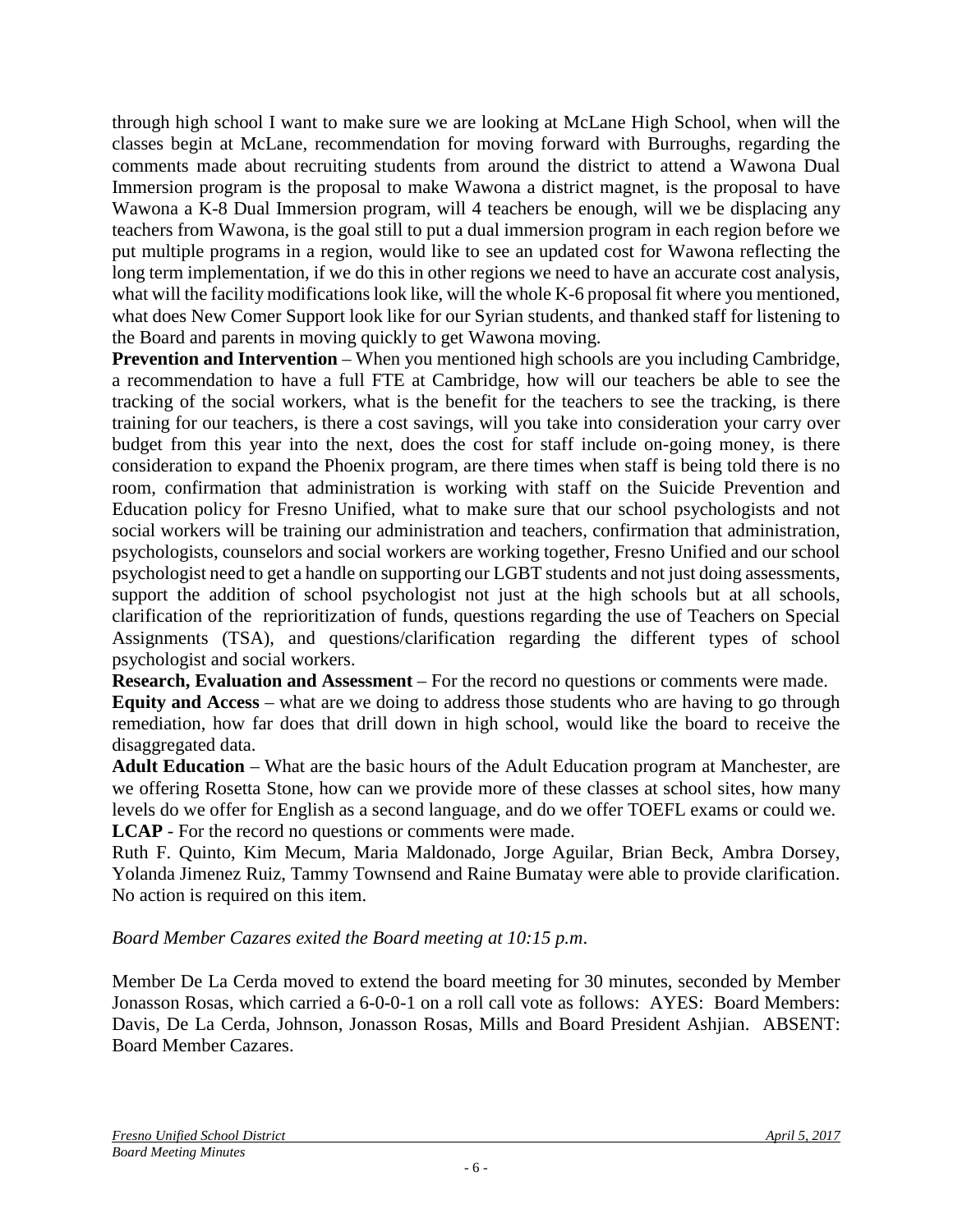### **Agenda Item B-9, Discuss and Approve the New California School Dashboard and Determination of Local Indicators**

With the passing of the Local Control Funding Formula (LCFF) in June of 2013, California created a new accountability system that is based on multiple measures. These measures are used to determine how schools progress toward meeting the needs of their students. The measures are based on factors that support a quality education, including high school graduation rates, college/career readiness, student test scores, English learner (EL) progress, suspension rates and parent engagement. Staff presented information on the new Dashboard and recommended possible local indicators that will be used to evaluate the district's progress to meet the needs of all students.

Presentation by Deputy Superintendent/CFO, Ruth F. Quinto and Tammy Townsend

An opportunity was provided to hear questions/concerns from members of the Board and staff was available to respond.

For the record, comments/questions were made regarding approval of the selected indicators. Member Davis moved for approval, seconded by Member Johnson, which carried a 6-0-0-1 on a roll call vote as follows: AYES: Board Members: Davis, De La Cerda, Johnson, Jonasson Rosas, Mills, and President Ashjian. ABSENT: Board Member Cazares.

### **Agenda Item B-10, Discuss and Decide in the Matter of the Charter Renewal Petition for Aspen Public School**

Aspen Public School (Aspen) has delivered a renewal petition to the district seeking authorization to operate July 1, 2017 through June 30, 2022. Aspen is currently serving approximately 95 students in grades transitional kindergarten through second. The school is located at 1400 E. Saginaw Way in Fresno.

Presentation by Debra Odom and Site Director of Aspen, Lisa Taylor

An opportunity was provided to hear questions/concerns from members of the Board and staff was available to respond.

For the record, comments/questions were made by a members of the public Veronica Garcia – spoke about why she chooses to send her child to Aspen Public School and the positive impact on her child. Dana Suarez – Mentioned several reasons for choosing Aspen, small class sizes, the diversity of the staff and students, safety and the use of the uniforms. Comments/questions were made by members of the Board noting the importance of Charter Schools for our students, and a comment if public schools were measured and held to the same five year evaluation would they still be in business. Member Mills moved for approval for five years, seconded by Member Johnson, which carried a 7-0-0-0 vote. AYES: Board Members: Cazares, Davis, De La Cerda, Johnson, Jonasson Rosas, Mills, and President Ashjian. Legal Counsel Mary Beth de Goede clarified the motion.